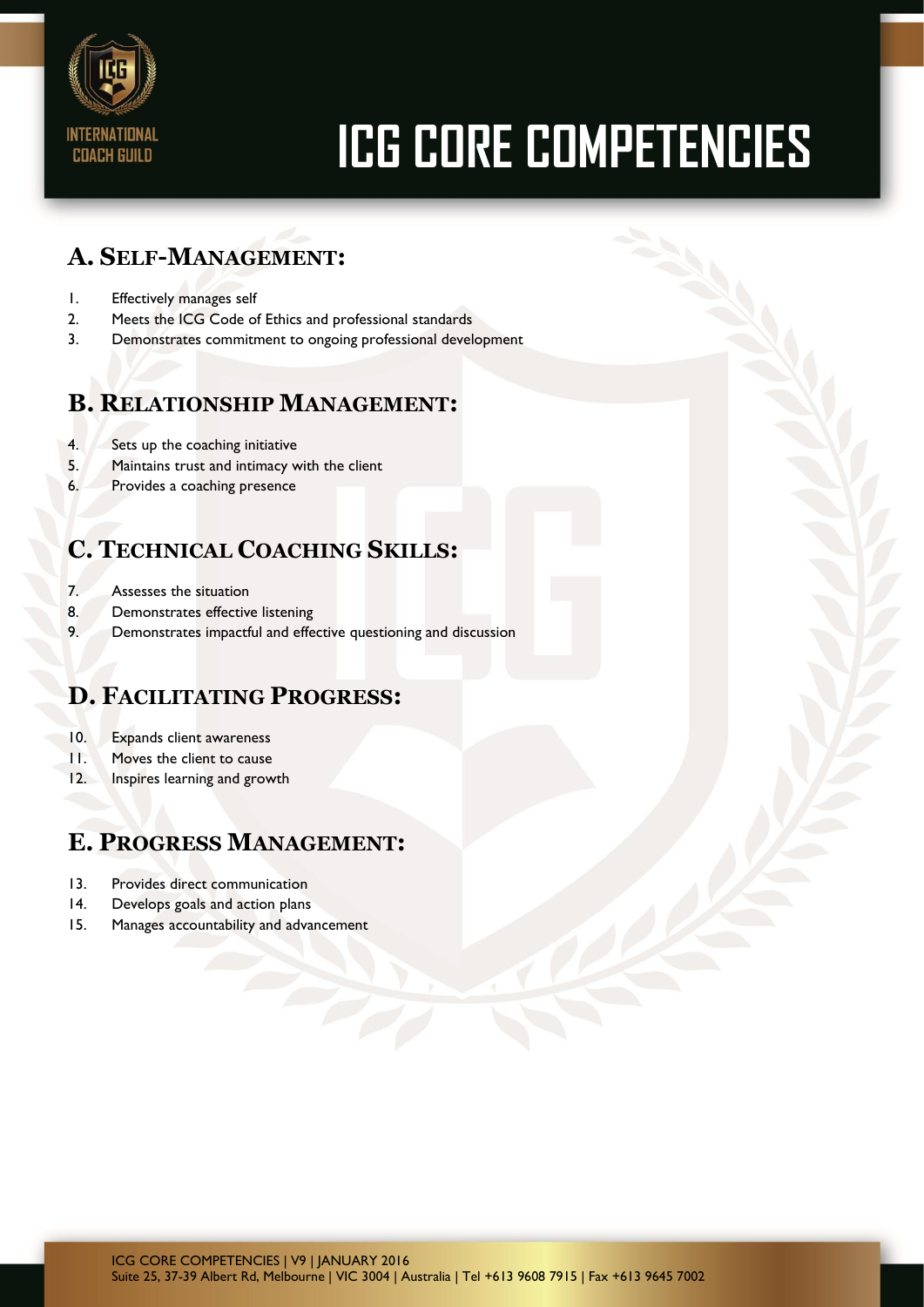

## **A. SELF-MANAGEMENT:**

- 1. Effectively manages self
- 2. Meets the ICG Code of Ethics and professional standards
- 3. Demonstrates commitment to ongoing professional development

#### **A. Self-management:**

#### **1. Effectively manages self**

- a. Demonstrates personal self-awareness of who they are, including their strengths and their stretches
- b. Manages their own emotional state
- c. Takes self lightly and with good humour
- d. Takes responsibility for what they can control and influence
- **2. Meets code of ethics and professional standards**
- a. Understands, is an advocate for and applies the ICG Code of Ethics in their coaching business
- b. Applies the ICG Code of Ethics appropriately to all coaching situations
- c. Ensures appropriate confidentiality and client safety
- d. Manages professional boundaries
- e. Evaluates outcomes with key stake holders and ensures all stakeholders agree on expectations and outcomes before starting
- f. Refers the client to a specialist when required

#### **3. Demonstrates commitment to ongoing professional development**

- a. Regularly participates in education and training to advance their own knowledge and experience in the profession
- b. Consistently stays abreast of the coaching market, trends and developments
- c. Expands own knowledge and abilities by coming from a place of curiosity in all situations where learning may occur
- d. Brings commitment to CANI constant and never-ending improvement
- e. Receives and accepts feedback willingly to learn and grow continuously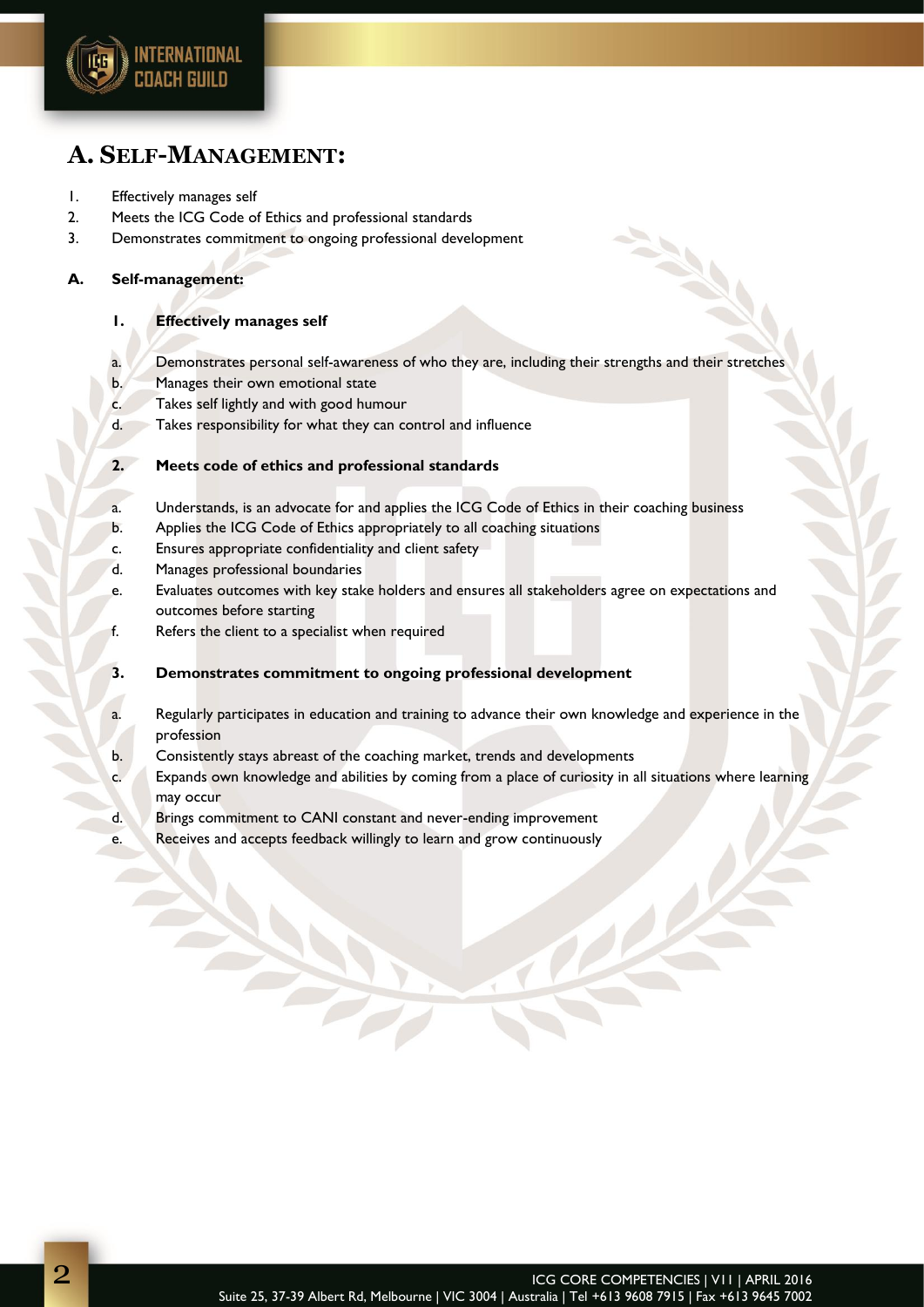# **INTERNATIONAL COACH GUILD**

## **B. RELATIONSHIP MANAGEMENT:**

- 4. Establishes the coaching agreement
- 5. Establishes and maintains trust and intimacy with the client
- 6. Provides a coaching presence

#### **B. Relationship Management:**

#### **4. Establishes the coaching agreement**

- a. Communicates what is expected and possible in the coaching relationship
- b. Discusses the process, guidelines and parameters of the coaching relationship
- c. Reaches agreement about what is appropriate/not appropriate
- d. Establishes the coaching agreement with the client

#### **5. Establishes and maintains trust and intimacy with the client**

- a. Is emotionally consistent
- b. Sees the client as whole and able
- c. Available for all the client is; not just what makes the coach comfortable
- d. Brings openness and non-judgement
- e. Maintains confidentiality for the client
- f. Honours all commitments made to the client
- g. Asks permission to coach the client in sensitive and new areas

#### **6. Provides a coaching presence**

- a. Establishes the coaching space
- b. Demonstrates genuine care for the client
- c. Brings insatiable curiosity
- d. Is open to not knowing and confidently explores new perspectives
- e. Respects the client's perspectives and personal style
- f. Comfortably manages strong emotions and client uncertainty
- g. Demonstrates empathy rather than sympathy in the coaching conversation
- h. Enjoys the client immensely
- i. Is playfully provocative
- j. Normalises, validates and acknowledges the client's truths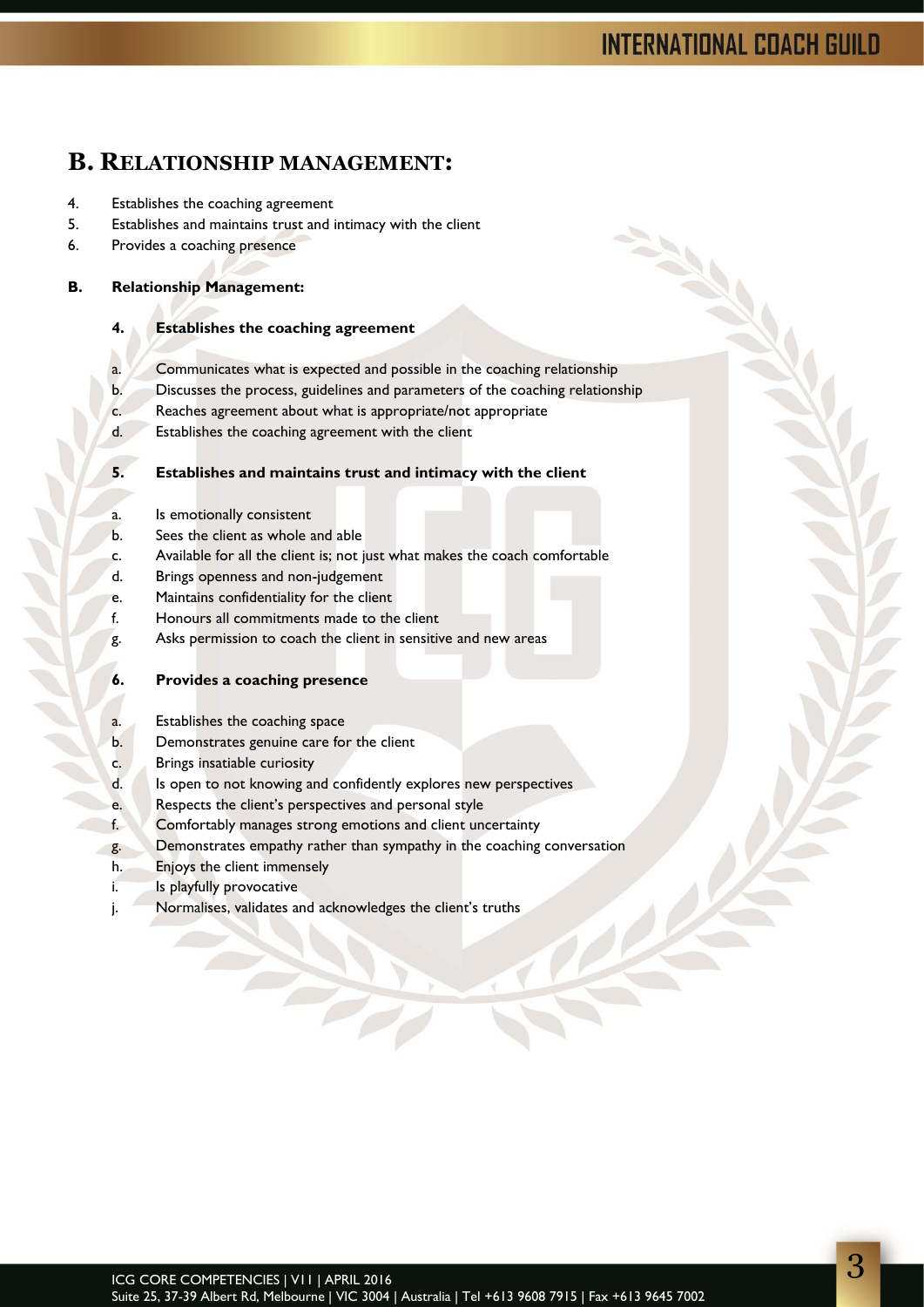

## **C. TECHNICAL COACHING SKILLS:**

#### 7. Assesses the situation

- 8. Demonstrates effective listening
- 9. Demonstrates impactful and effective questioning

#### **C. Technical Coaching Skills:**

#### **7. Assesses the situation**

- a. Effortlessly embraces all the client is and wishes to be
- b. Goes beyond the client's content when assessing the true intent of the coaching
- c. Finds and holds the client's agenda, including going beyond goals and wants
- d. Focuses on what matters most, including accurately recognising distractions
- e. Recognises patterns in the client's thoughts, choices and behaviours
- f. Shares insights regarding new possibilities with the client to assist in the client's journey

#### **8. Demonstrates effective listening**

- a. Respects and explores the client's map of the world
- b. Effectively hears what is said and what is not said
- c. Calibrates the client and adjusts communication as required
- d. Clarifies what the client communicates
- e. Accurately hears what the client thinks is and is not possible
- f. Bottom-lines what the client is trying to say to move the conversation forward
- g. Reminds the client of what they've left out or is available to them

#### **9. Demonstrates impactful and effective questioning**

- a. Recovers deletions, distortions and generalisations to assist the client to enrich their map of the world
- b. Brings a range of questioning techniques to best serve the client
- c. Connects the client with the resources within them
- d. Effectively reframes a challenge for a new perspective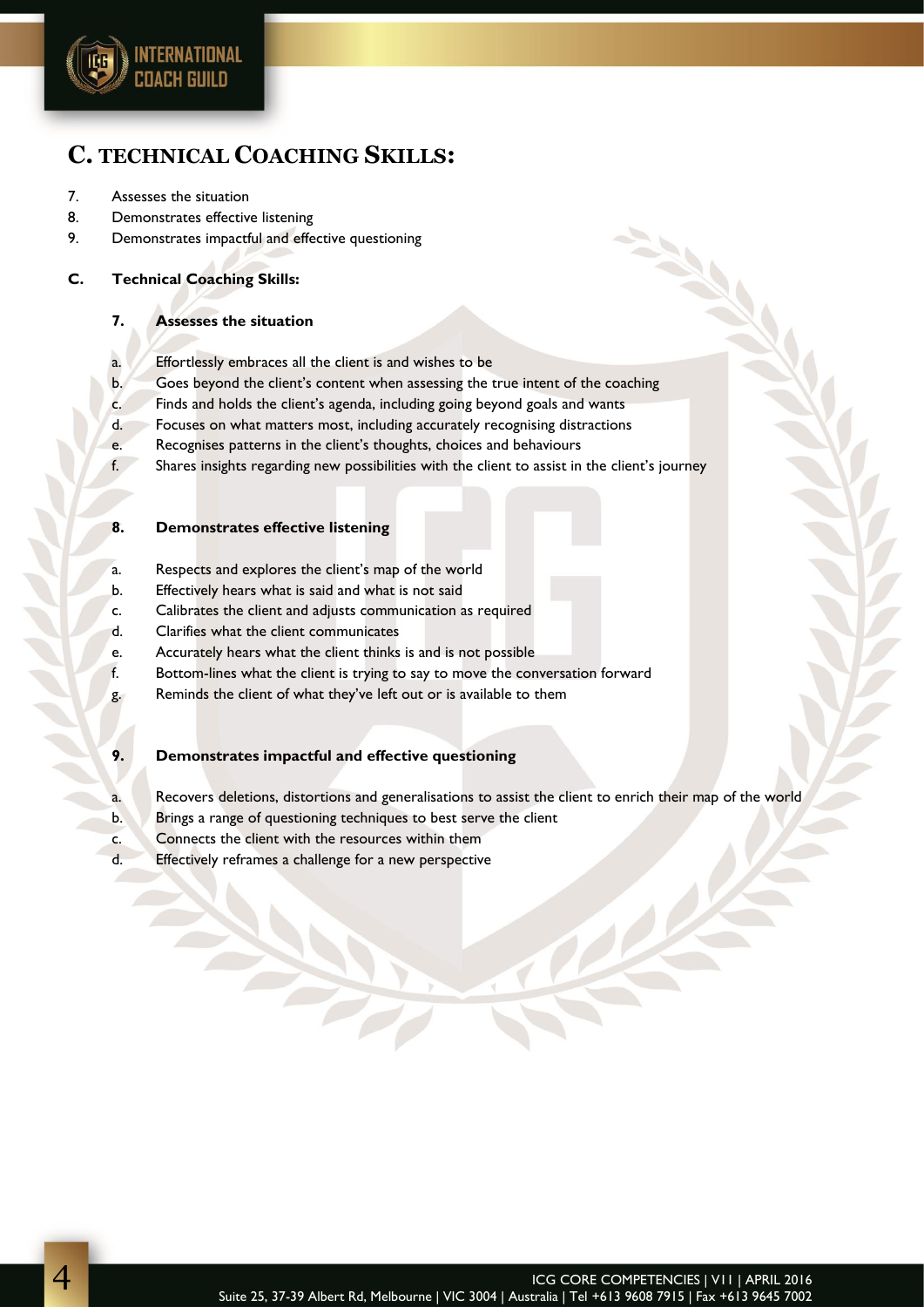# **INTERNATIONAL COACH GUILD**

## **D. FACILITATING PROGRESS:**

- 10. Expands client awareness
- 11. Moves the client to cause
- 12. Inspires learning and growth

#### **D. Facilitating Progress:**

#### **10. Expands client awareness**

- a. Assists the client to have awareness of who they are being
- b. Shares with the client when resourceful and un-resourceful thinking patterns are observed
- c. Traverses logical levels for a full exploration of the possibilities
- d. Challenges the client's assumptions about what is possible
- e. Magnifies the possibilities and increases choice

#### **11. Moves the client to cause**

- a. Focuses the client on what they can control and influence
- b. Assists the client to take responsibility for their results
- c. Encourages the client to let go of what no longer serves or supports them and is a barrier to their desired outcomes
- d. Helps the client to discover for themselves new possibilities, new thoughts, new choices that strengthen their ability to experience progress

#### **12. Inspires learning and growth**

- a. Brings a sense of adventure
- b. Demonstrates genuine delight in not knowing the answers
- c. Challenges the client to go beyond their current thinking into unexplored territory
- d. Integrates and builds on the client's ideas and perspectives
- e. Provides counter views, contrary opinions and alternative views
- f. Communicates broader perspectives
- g. Advocates experimentation, innovative choices and creative thinking
- h. Expects setbacks as part of growth and fully examines with the client how they handle setbacks
- i. Celebrates the client's growth and progress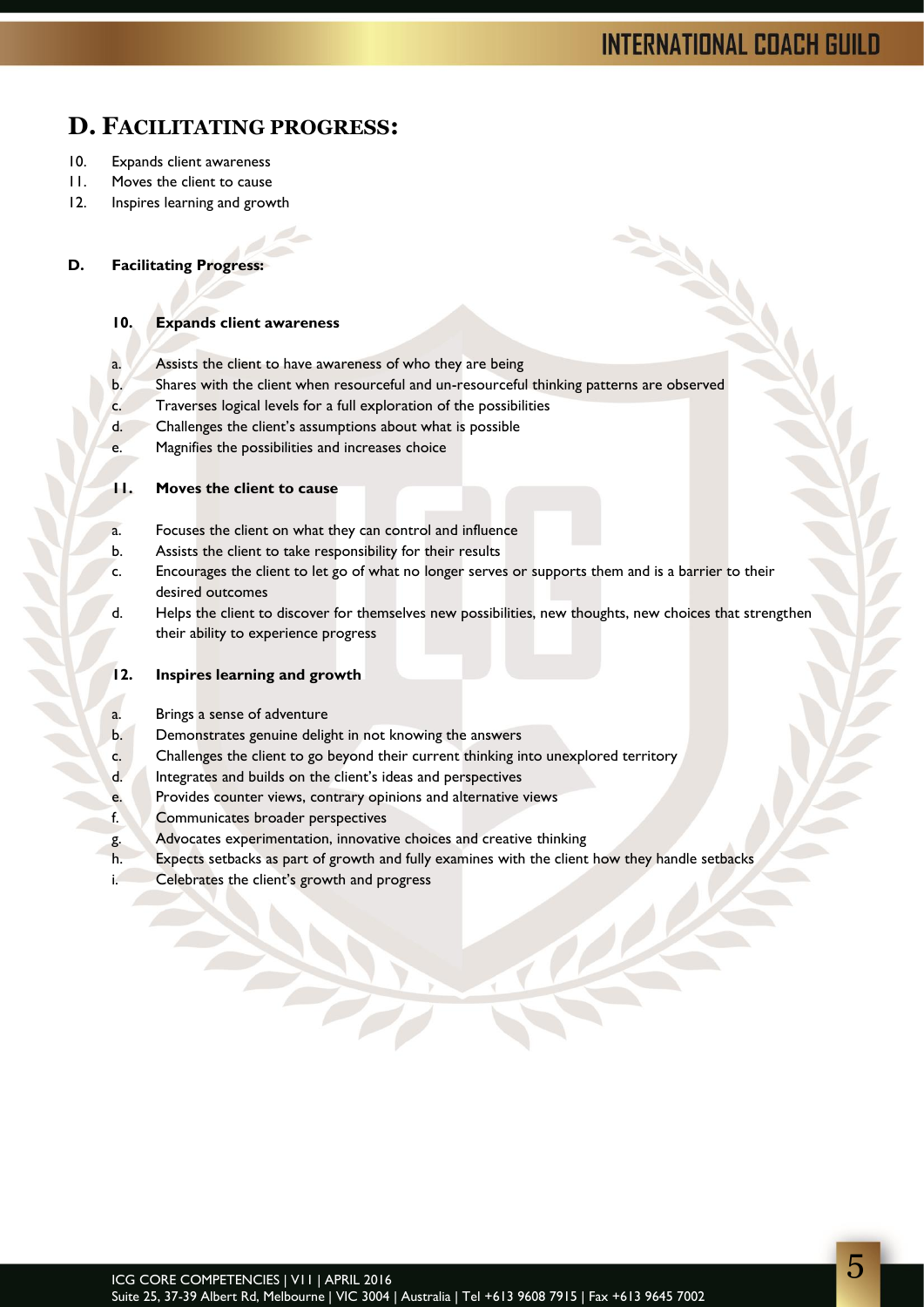

## **E. PROGRESS MANAGEMENT:**

- 13. Provides direct communication
- 14. Develops goals and action plans
- 15. Manages accountability and advancement

#### **E. Progress Management:**

#### **13. Provides direct communication**

- a. Relishes the truth
- b. Communicates clearly and articulately
- c. Says what needs to be said, without waffle
- d. Demonstrates behavioural flexibility
- e. Engages in effective feedback
- f. Acknowledges the client where appropriate without flattery

#### **14. Develops goals and action plans**

- a. Ensures the client is clear on why the desired goal or outcome matters
- b. Explores the different impact points and dimensions of the goals
- c. Brainstorms a range of options for achieving goals
- d. Establishes with the client evidence-based criteria for achieving goals
- e. Keeps it real doesn't over reach, get overly caught up in, or cause the client to seek to achieve a goal that is beyond their reach or not aligned with who they are
- f. Brings in new ideas, various view points and alternative thinking to create the plans
- g. Assists the client to build in contingency plans
- h. Ensures client leaves the coaching session with clarity for their next steps
- i. Continuously encourages the client to review progress and achievement of plans
- **15. Manages accountability and advancement**
- a. Ensures the client is taking responsibility as they progress or experience setbacks
- b. Holds the client accountable for their commitments
- c. Acknowledges progress and lack of progress and brainstorms consequences and next steps
- d. Guides the client to handle setbacks and the unexpected
- e. Keeps appropriate notes to ensure actions are followed

 $\widetilde{\phantom{a}}$ 

- f. Celebrates the client's success at milestones
- g. Manages the conclusion of the coaching initiative